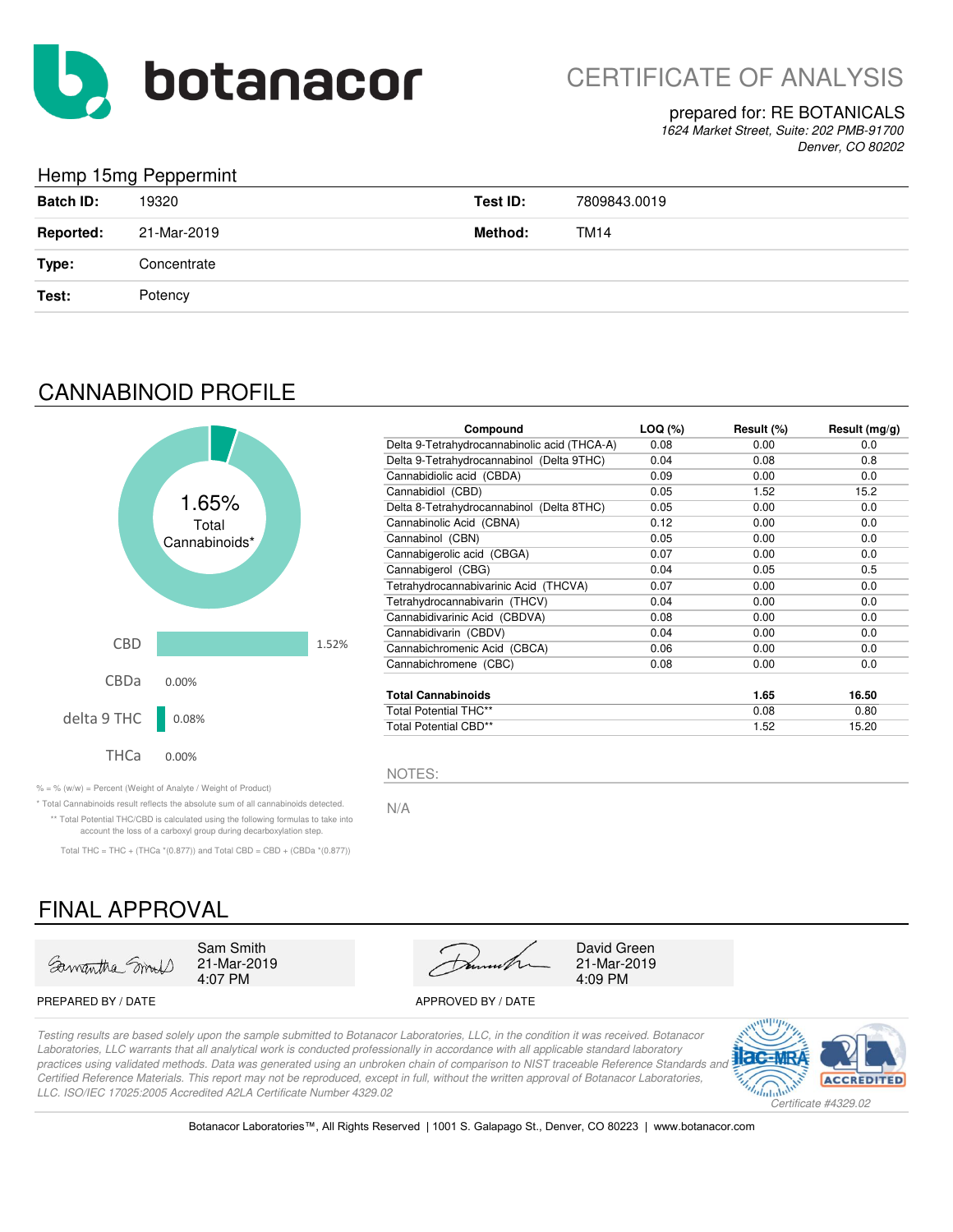

#### prepared for: RE BOTANICALS

*1624 Market Street, Suite: 202 PMB-91700 Denver, CO 80202*

### Hemp 15mg Peppermint

| <b>Batch ID:</b> | 19320                    | Test ID: | 5034284.026 |
|------------------|--------------------------|----------|-------------|
| <b>Reported:</b> | 21-Mar-2019              | Method:  | TM04        |
| Type:            | Concentrate              |          |             |
| Test:            | <b>Residual Solvents</b> |          |             |
|                  |                          |          |             |

## RESIDUAL SOLVENTS

| <b>Solvent</b>                          | <b>Reportable Range (ppm)</b> | Result (ppm) |
|-----------------------------------------|-------------------------------|--------------|
| Propane                                 | $100 - 2000$                  | 0            |
| <b>Butanes</b><br>(Isobutane, n-Butane) | $100 - 2000$                  | $\pmb{0}$    |
| Pentane                                 | $100 - 2000$                  | $\pmb{0}$    |
| Ethanol                                 | $100 - 2000$                  | $\pmb{0}$    |
| Acetone                                 | $100 - 2000$                  | 0            |
| <b>Isopropyl Alcohol</b>                | $100 - 2000$                  | 0            |
| Hexane                                  | $6 - 120$                     | $\mathbf 0$  |
| <b>Benzene</b>                          | $0.2 - 4$                     | 0.0          |
| <b>Heptanes</b>                         | $100 - 2000$                  | $\mathbf 0$  |
| Toluene                                 | 18 - 360                      | $\mathbf 0$  |
| <b>Xylenes</b><br>(m,p,o-Xylenes)       | 43 - 860                      | $\pmb{0}$    |

NOTES:

Free from visual mold, mildew, and foreign matter.

## FINAL APPROVAL

Samantha Smil

Sam Smith 21-Mar-2019 4:41 PM

21-Mar-2019 4:43 PM David Green

#### PREPARED BY / DATE APPROVED BY / DATE

*Testing results are based solely upon the sample submitted to Botanacor Laboratories, LLC, in the condition it was received. Botanacor Laboratories, LLC warrants that all analytical work is conducted professionally in accordance with all applicable standard laboratory practices using validated methods. Data was generated using an unbroken chain of comparison to NIST traceable Reference Standards and Certified Reference Materials. This report may not be reproduced, except in full, without the written approval of Botanacor Laboratories, LLC. ISO/IEC 17025:2005 Accredited A2LA Certificate Number 4329.02*



Botanacor Laboratories™, All Rights Reserved | 1001 S. Galapago St., Denver, CO 80223 | www.botanacor.com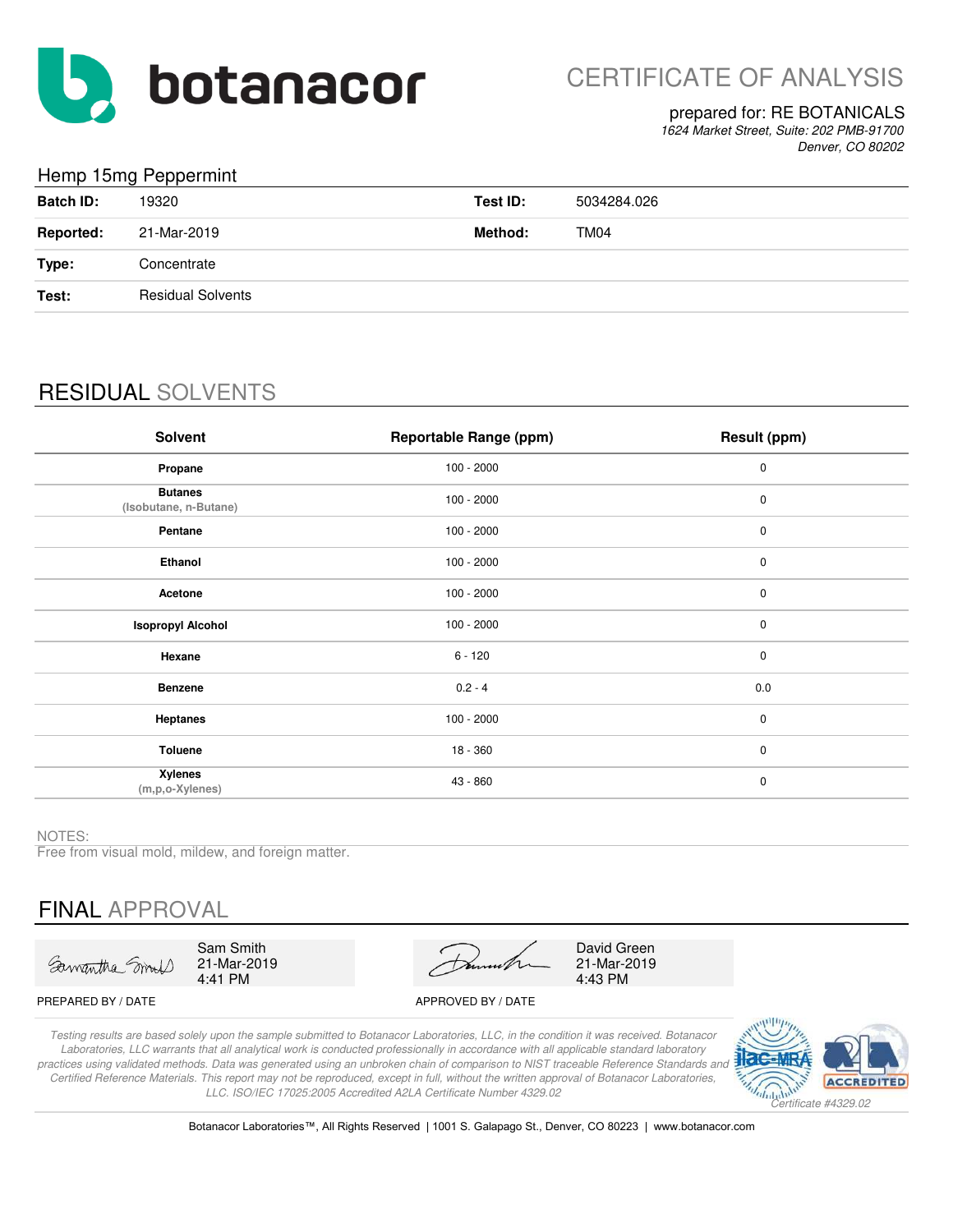

### prepared for: RE BOTANICALS

*1624 Market Street, Suite: 202 PMB-91700 Denver, CO 80202*

### Hemp 15mg Peppermint

| <b>Batch ID:</b> | 19320       |
|------------------|-------------|
| <b>Reported:</b> | 24-Mar-2019 |
| Type:            | Concentrate |
| Test:            | Micro       |

## MICROBIAL CONTAMINANTS

| Test                         | Result        | Unit  |
|------------------------------|---------------|-------|
| <b>Total Aerobic Count</b>   | None Detected | CFU/g |
| <b>Total Coliforms</b>       | None Detected | CFU/g |
| <b>Total Yeast and Molds</b> | None Detected | CFU/g |
| E. coli                      | None Detected | CFU/g |
| <b>Salmonella</b>            | None Detected | CFU/g |

*\* CFU/g = Colony Forming Unit per Gram*

*\*\* Total Yeast and Molds values are recorded in scientific notation, a common microbial practice of expressing numbers that are too large to be conveniently written in decimal form.*

*Examples: 10^2 = 100 CFU 10^5 = 100,000 CFU 10^3 = 1,000 CFU 10^4 = 10,000 CFU*

#### NOTES:

Free from visual mold, mildew, and foreign matter.

## FINAL APPROVAL

Vicente Contreras Mike Branvold<br>24-Mar-2019 24-Mar-2019 24-Mar-2019 24-Mar-2019 24-Mar-2019 6:20 PM  $\sqrt{2}$  7:37 PM

PREPARED BY / DATE APPROVED BY / DATE

*Testing results are based solely upon the sample submitted to Botanacor Laboratories, LLC, in the condition it was received. Botanacor Laboratories, LLC warrants that all*  analytical work is conducted professionally in accordance with all applicable standard laboratory practices using validated methods. Data was generated using an unbroken chain of comparison to NIST traceable Reference Standards and Certified Reference Materials. This report may not be reproduced, except in full, without the written approval *of Botanacor Laboratories, LLC.*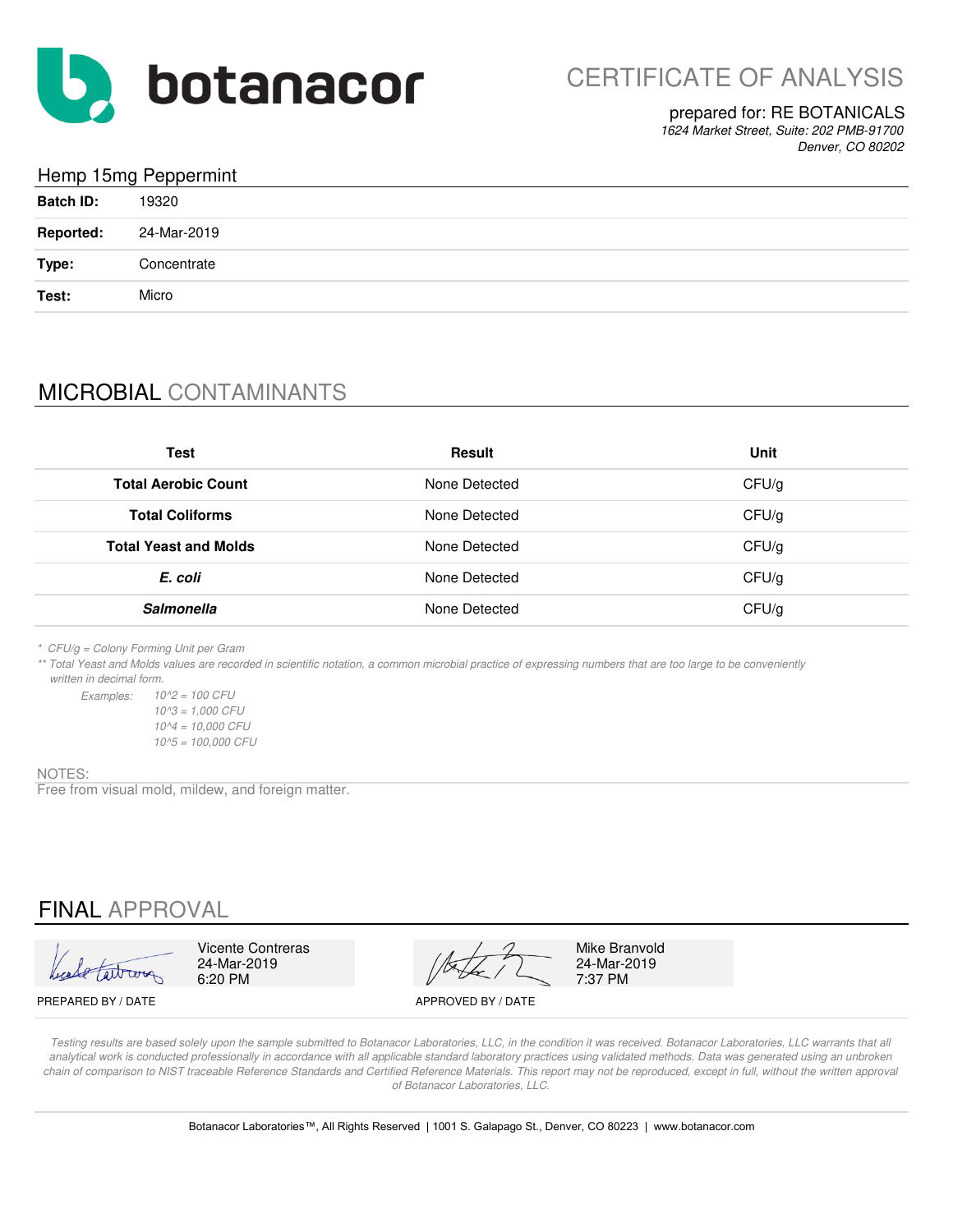

# CERTIFICATE OF ANALYSIS

#### prepared for: RE BOTANICALS INC

*1624 MARKET STREET, #202 PMB 91700 DENVER, CO 80202*

### HEMP 15 PEPPERMINT TINCTURE

| <b>Batch ID:</b> | 19320           | Test ID: | 6684568.003 |
|------------------|-----------------|----------|-------------|
| <b>Reported:</b> | 7-May-2019      | Method:  | TM10        |
| Type:            | Concentrate     |          |             |
| Test:            | <b>Terpenes</b> |          |             |

## TERPENE PROFILE



*Testing results are based solely upon the sample submitted to Botanacor Laboratories, LLC. Botanacor Laboratories, LLC warrants that all analytical work is conducted professionally in accordance with all applicable standard laboratory practices using validated methods. Data was generated using an unbroken chain of comparison to NIST*  traceable Reference Standards and Certified Reference Materials. This report may not be reproduced, except in full, without the written approval of Botanacor Laboratories, *LLC. ISO/IEC 17025:2005 Accredited A2LA Certificate Number 4329.02*

Botanacor Laboratories™, All Rights Reserved | 1001 S. Galapago St., Unit B, Denver, CO 80223 | 720.460.3489 | www.Botanacor.com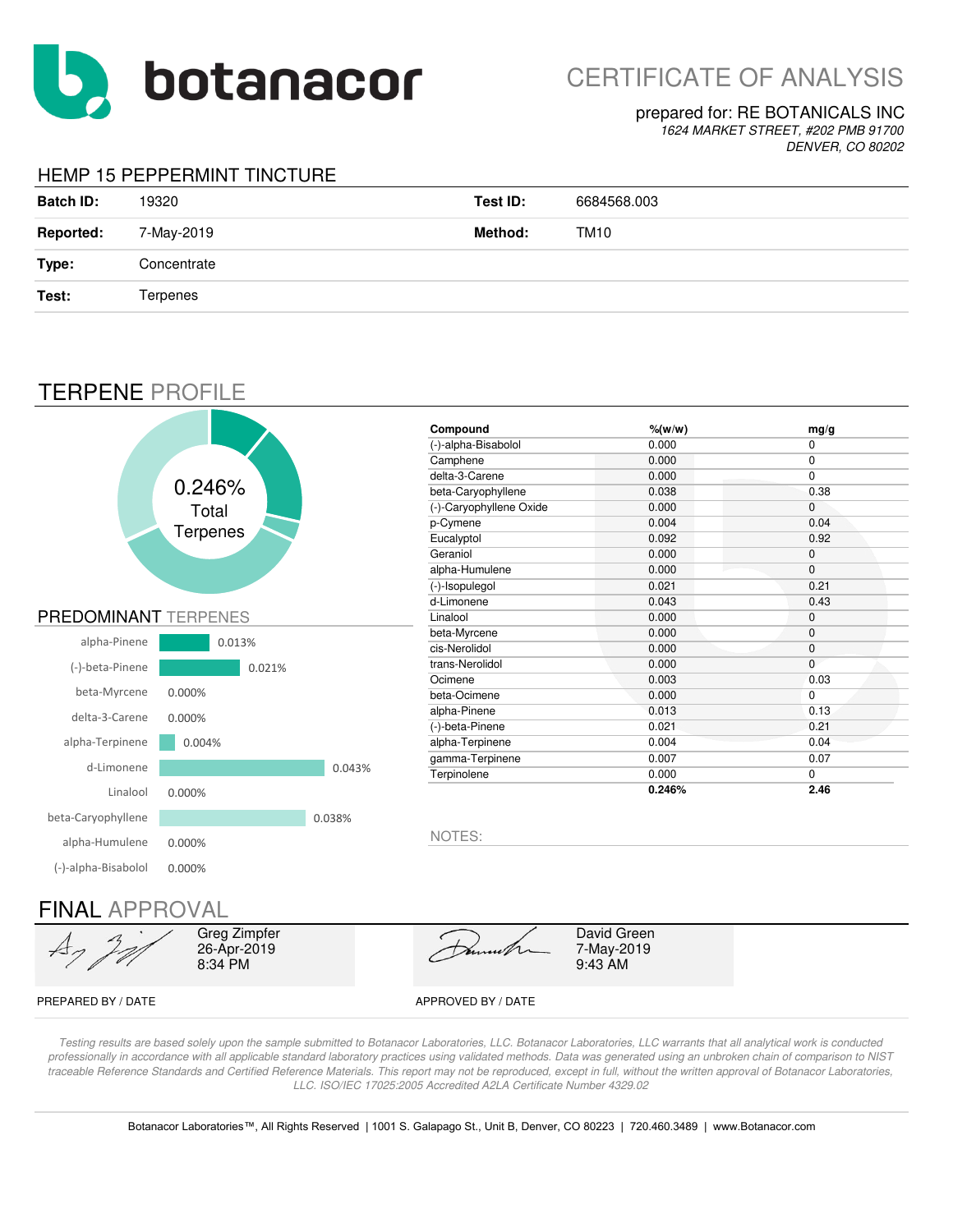

# RE BOTANICALS, INC.

| <b>Sample Name:</b>              | <b>HEMP 15 PEPPERMINT TINCTURE</b>                       | <b>Eurofins Sample:</b>  | 8378835                       |
|----------------------------------|----------------------------------------------------------|--------------------------|-------------------------------|
| <b>Project ID</b>                | RE_BOTANIC-20190423-0004                                 | <b>Receipt Date</b>      | 23-Apr-2019                   |
| <b>PO Number</b>                 | <b>CVD</b>                                               | <b>Receipt Condition</b> | Ambient temperature           |
| <b>Lot Number</b>                | 19320                                                    | <b>Login Date</b>        | 23-Apr-2019                   |
| <b>Sample Serving Size</b>       |                                                          | <b>Date Started</b>      | 23-Apr-2019                   |
| <b>Analysis</b>                  |                                                          |                          | <b>Result</b>                 |
| <b>Metals Analysis by ICP-MS</b> |                                                          |                          |                               |
| Arsenic                          |                                                          |                          | <0.0795 ppm                   |
| Cadmium                          |                                                          |                          | <0.0199 ppm                   |
| Lead                             |                                                          |                          | 0.0301 ppm                    |
| Mercury                          |                                                          |                          | <0.00993 ppm                  |
|                                  | Multi-Residue Analysis for hemp products - 60+ compounds |                          |                               |
|                                  | Matrix Type - To Determine Limit of Quantification (LOQ) |                          | <b>High-Fat Food Matrices</b> |
| Abamectin                        |                                                          |                          | <0.05 mg/kg                   |
| Aldicarb                         |                                                          |                          | <0.05 mg/kg                   |
| Aldicarb sulfone (Aldoxycarb)    |                                                          |                          | <0.05 mg/kg                   |
| Aldicarb sulfoxide               |                                                          |                          | <0.05 mg/kg                   |
| Azoxystrobin                     |                                                          |                          | <0.05 mg/kg                   |
| <b>Bifenazate</b>                |                                                          |                          | <0.05 mg/kg                   |
| Bifenthrin                       |                                                          |                          | <0.05 mg/kg                   |
| Carbaryl                         |                                                          |                          | <0.05 mg/kg                   |
| Carbofuran                       |                                                          |                          | <0.05 mg/kg                   |
| Carbofuran-3-hydroxy-            |                                                          |                          | <0.05 mg/kg                   |
| Chlorantraniliprole              |                                                          |                          | <0.05 mg/kg                   |
| Chlordane, cis-                  |                                                          |                          | <0.05 mg/kg                   |
| Chlordane, trans-                |                                                          |                          | <0.05 mg/kg                   |
| Chlorfenapyr                     |                                                          |                          | <0.05 mg/kg                   |
| Chlorpyrifos                     |                                                          |                          | <0.05 mg/kg                   |
| Coumaphos                        |                                                          |                          | <0.05 mg/kg                   |
| Cyfluthrin                       |                                                          |                          | <0.05 mg/kg                   |
| Cypermethrin                     |                                                          |                          | <0.05 mg/kg                   |
|                                  | Cyproconazole (2 diastereoisomers)                       |                          | <0.05 mg/kg                   |
| Cyprodinil                       |                                                          |                          | <0.05 mg/kg                   |
| Dichlorvos                       |                                                          |                          | <0.05 mg/kg                   |
| Diclobutrazol                    |                                                          |                          | <0.05 mg/kg                   |
| Dipropetryn                      |                                                          |                          | <0.05 mg/kg                   |
| Disulfoton                       |                                                          |                          | <0.05 mg/kg                   |

Printed: 29-May-2019 11:02 am Page 1 of 4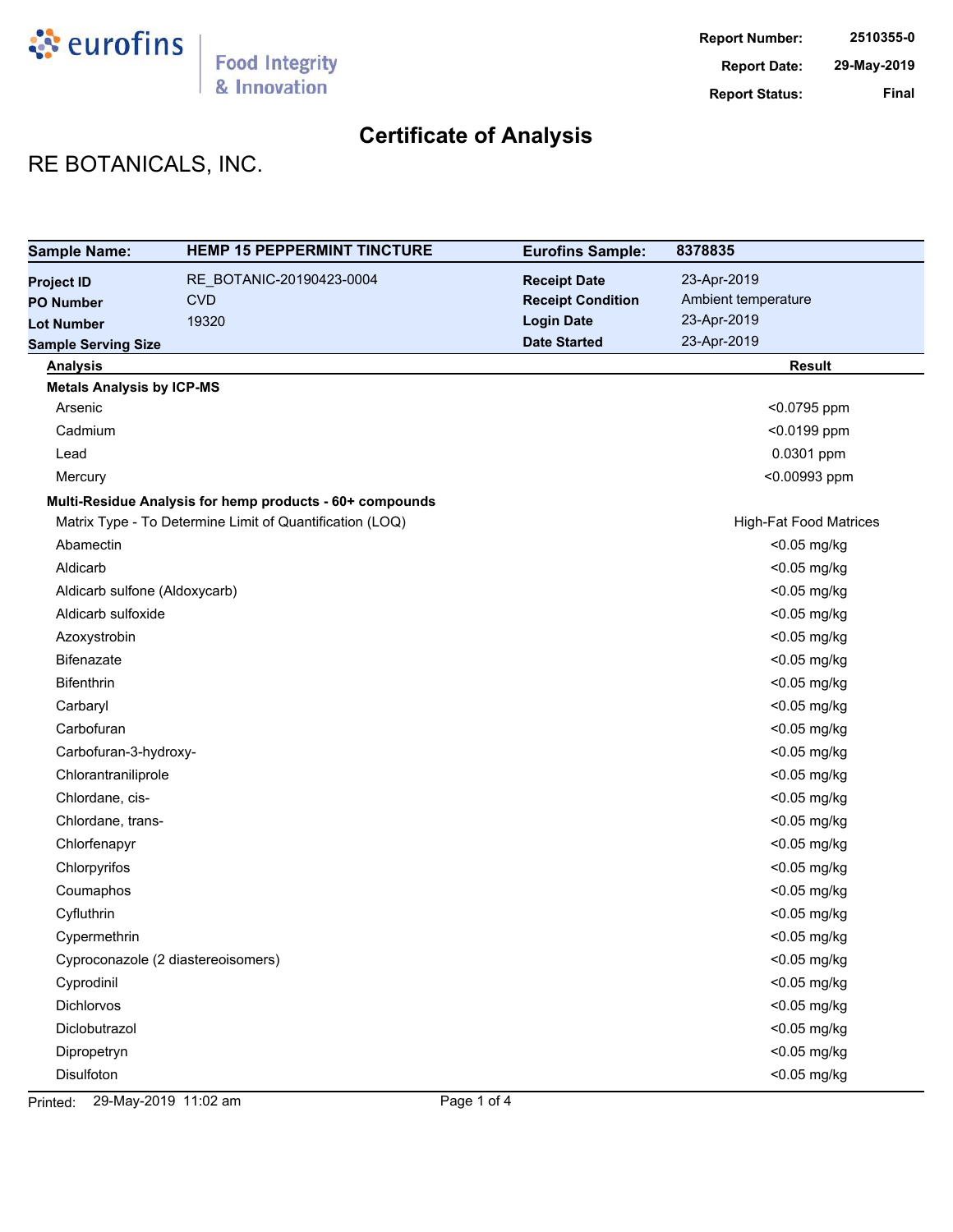

# RE BOTANICALS, INC.

| <b>Sample Name:</b>            | <b>HEMP 15 PEPPERMINT TINCTURE</b>                       | <b>Eurofins Sample:</b>  | 8378835             |
|--------------------------------|----------------------------------------------------------|--------------------------|---------------------|
| <b>Project ID</b>              | RE BOTANIC-20190423-0004                                 | <b>Receipt Date</b>      | 23-Apr-2019         |
| <b>PO Number</b>               | <b>CVD</b>                                               | <b>Receipt Condition</b> | Ambient temperature |
| <b>Lot Number</b>              | 19320                                                    | <b>Login Date</b>        | 23-Apr-2019         |
| <b>Sample Serving Size</b>     |                                                          | <b>Date Started</b>      | 23-Apr-2019         |
| <b>Analysis</b>                |                                                          |                          | <b>Result</b>       |
|                                | Multi-Residue Analysis for hemp products - 60+ compounds |                          |                     |
| Endosulfan I (alpha-isomer)    |                                                          |                          | <0.05 mg/kg         |
| Endosulfan II (beta-isomer)    |                                                          |                          | <0.05 mg/kg         |
| Endosulfan sulfate             |                                                          |                          | <0.05 mg/kg         |
| Epoxiconazole                  |                                                          |                          | <0.05 mg/kg         |
| Ethiofencarb                   |                                                          |                          | <0.05 mg/kg         |
| Etofenprox                     |                                                          |                          | <0.05 mg/kg         |
| Etoxazole                      |                                                          |                          | <0.05 mg/kg         |
| Fenoxycarb                     |                                                          |                          | <0.05 mg/kg         |
| Fenpropathrin                  |                                                          |                          | <0.05 mg/kg         |
|                                | Fenvalerate/Esfenvalerate (sum of isomers)               |                          | <0.05 mg/kg         |
| Fipronil                       |                                                          |                          | <0.05 mg/kg         |
| Fipronil desulfinyl            |                                                          |                          | <0.05 mg/kg         |
| Fipronil sulfone               |                                                          |                          | <0.05 mg/kg         |
| Imazalil                       |                                                          |                          | <0.05 mg/kg         |
| Imidacloprid                   |                                                          |                          | <0.05 mg/kg         |
| Malathion                      |                                                          |                          | <0.05 mg/kg         |
| Methiocarb                     |                                                          |                          | <0.05 mg/kg         |
| Methiocarb sulfone             |                                                          |                          | <0.05 mg/kg         |
| Methiocarb sulfoxide           |                                                          |                          | <0.05 mg/kg         |
| Methomyl                       |                                                          |                          | <0.05 mg/kg         |
| Metolachlor                    |                                                          |                          | <0.05 mg/kg         |
| Mevinphos (E- and Z-isomers)   |                                                          |                          | <0.05 mg/kg         |
| Myclobutanil                   |                                                          |                          | <0.05 mg/kg         |
| Naled (Dibrom)                 |                                                          |                          | <0.05 mg/kg         |
| Paclobutrazol                  |                                                          |                          | <0.05 mg/kg         |
| Permethrin (sum of isomers)    |                                                          |                          | <0.05 mg/kg         |
| Propoxur                       |                                                          |                          | <0.05 mg/kg         |
| Pyrethrum (total)              |                                                          |                          | <0.50 mg/kg         |
| Spinetoram (spinosyns J and L) |                                                          |                          | <0.05 mg/kg         |
| Spinosad (spinosyns A and D)   |                                                          |                          | <0.05 mg/kg         |

Printed: 29-May-2019 11:02 am Page 2 of 4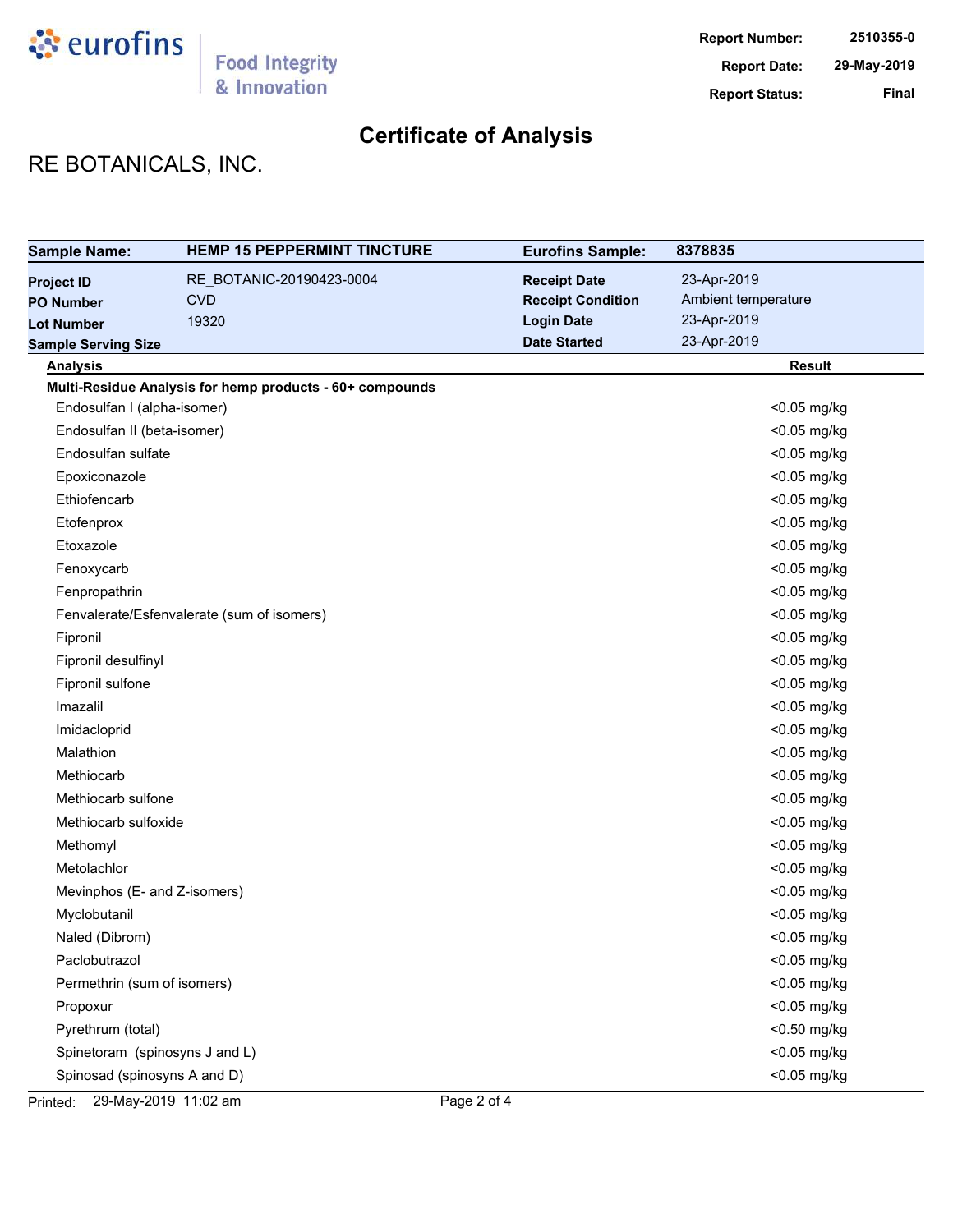

## RE BOTANICALS, INC.

| <b>Sample Name:</b>                           | <b>HEMP 15 PEPPERMINT TINCTURE</b>                       | <b>Eurofins Sample:</b>                         | 8378835                            |
|-----------------------------------------------|----------------------------------------------------------|-------------------------------------------------|------------------------------------|
| <b>Project ID</b><br><b>PO Number</b>         | RE BOTANIC-20190423-0004<br><b>CVD</b>                   | <b>Receipt Date</b><br><b>Receipt Condition</b> | 23-Apr-2019<br>Ambient temperature |
| <b>Lot Number</b>                             | 19320                                                    | <b>Login Date</b><br><b>Date Started</b>        | 23-Apr-2019<br>23-Apr-2019         |
| <b>Sample Serving Size</b><br><b>Analysis</b> |                                                          |                                                 | <b>Result</b>                      |
|                                               | Multi-Residue Analysis for hemp products - 60+ compounds |                                                 |                                    |
| Spirodiclofen                                 |                                                          |                                                 | $<$ 0.05 mg/kg                     |
| Spiromesifen                                  |                                                          |                                                 | $<$ 0.05 mg/kg                     |
| Spiromesifen enol                             |                                                          |                                                 | $<$ 0.05 mg/kg                     |
| Spirotetramat                                 |                                                          |                                                 | $<$ 0.05 mg/kg                     |
| Spiroxamine (2 diastereoisomers)              |                                                          |                                                 | $<$ 0.05 mg/kg                     |
| Tebuconazole                                  |                                                          |                                                 | $<$ 0.05 mg/kg                     |
| Thiabendazole                                 |                                                          |                                                 | $<$ 0.05 mg/kg                     |
| Thiabendazole-5-hydroxy-                      |                                                          |                                                 | $<$ 0.05 mg/kg                     |
| Thiacloprid                                   |                                                          |                                                 | <0.05 mg/kg                        |
| Trifloxystrobin                               |                                                          |                                                 | $<$ 0.05 mg/kg                     |

#### **Method References Testing Location**

#### **Metals Analysis by ICP-MS (ICP\_MS\_B\_S) Food Integrity Innovation-Boulder**

Methods for the Determination of Metals in Environmental Standards - Supplement 1, EPA-600/R-94-111, May 1994.

"Determination of Metals and Trace Elements in Water and Wastes by Inductively Coupled Plasma-Mass Spectrometry", USEPA Method 200.8, Revision 5.1, EMMC Version.

#### Multi-Residue Analysis for hemp products - 60+ compounds (PEST\_HEMP) **Food Integ. Innovation-Greenfield**

*Official Methods of Analysis*, *AOAC Official Method 2007.01*, Pesticide Residues in Foods by Acetonitrile Extraction and Partitioning with Magnesium Sulfate, AOAC INTERNATIONAL (modified).

*CEN Standard Method EN 15662*: Food of plant origin - Determination of pesticide residues using GC-MS and/or LC-MS/

MS following acetonitrile extraction/partitioning and clean-up by dispersive SPE - QuEChERS method.

List of the tested pesticides and their limits of quantification (LOQs) are available upon request.